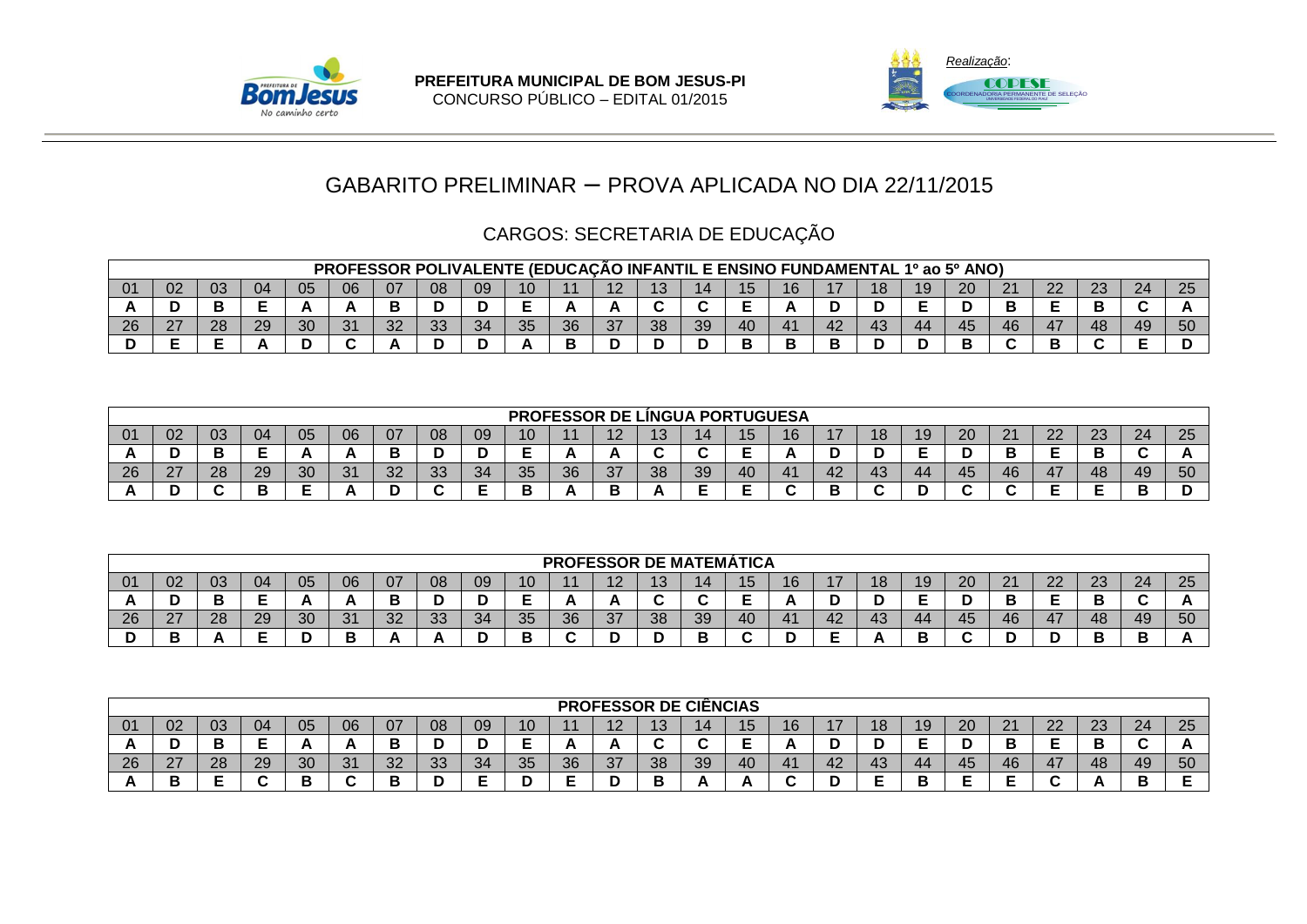



# CARGOS: SECRETARIA DE EDUCAÇÃO

|    |                                                                                                                                                                                                                |    |    |    |                                      |          |           |    |    |    |                      |             | <b>PROFESSOR DE HISTÓRIA</b> |          |            |        |    |     |    |    |     |    |    |
|----|----------------------------------------------------------------------------------------------------------------------------------------------------------------------------------------------------------------|----|----|----|--------------------------------------|----------|-----------|----|----|----|----------------------|-------------|------------------------------|----------|------------|--------|----|-----|----|----|-----|----|----|
| 01 | 25<br>24<br>$\Omega$<br>09<br>06<br>02<br>03<br>$\sqrt{2}$<br>$\Omega$<br>07<br>nn.<br>05<br>$\sim$<br>08<br>10<br>16<br>04<br>ZU<br>∠⊾<br>$\overline{ }$<br>$\sim$<br>ּ∪י<br>. .<br>$\epsilon$<br>$\sim$<br>Ð |    |    |    |                                      |          |           |    |    |    |                      |             |                              |          |            |        |    |     |    |    |     |    |    |
|    |                                                                                                                                                                                                                |    |    |    |                                      |          |           |    | -  |    | <i><u>r</u></i>      |             | u                            | -        |            | ◡      |    |     | ь  | -  | ш   |    |    |
| 26 | 27                                                                                                                                                                                                             | 28 | 29 | 30 | $\Omega$<br>$\mathbf{\mathcal{C}}$ . | ാറ<br>◡∠ | nn.<br>◡◡ | 34 | 35 | 36 | $\mathcal{F}$<br>، ب | 38          | 39                           | 40       | $\Delta$ 1 | 42     | 44 | 45  | 46 | 47 | -48 | 49 | 50 |
|    |                                                                                                                                                                                                                |    |    |    |                                      |          | -<br>-    |    | ີ  |    |                      | <b>NULA</b> | <b>NULA</b>                  | <u>r</u> |            | n<br>◡ |    | . . |    |    | ▃   |    |    |

|                         |                      |          |    |    |            |           |    |    |    |    | <b>PROFESSOR DE GEOGRAFIA</b> |     |    |    |    |    |    |    |    |    |                |          |    |          |
|-------------------------|----------------------|----------|----|----|------------|-----------|----|----|----|----|-------------------------------|-----|----|----|----|----|----|----|----|----|----------------|----------|----|----------|
| $\mathbf{\mathsf{v}}$ . | UZ.                  | υə       | 04 | 05 | 06         | 07        | 08 | 09 | 10 |    | $\overline{ }$<br>. e         | ט ו |    | ັບ | 16 |    | 18 | 19 | ZU | n. | $\Omega$<br>22 | ററ<br>دے | 24 | 25       |
| ΓW.                     |                      |          | -  |    | π,         |           | н  |    |    |    | n.                            |     |    |    | n. | ∼  | ◡  |    |    |    | -<br>-         |          |    | <b>n</b> |
| 26                      | $\sim$<br>$\epsilon$ | ററ<br>20 | 29 | 30 | -21<br>ا ب | ົດຕ<br>ےت | 33 | 34 | 35 | 36 | 37                            | 38  | 39 | 40 | 41 | 42 | 43 | 44 | 45 | 46 | 47             | 48       | 49 | 50       |
|                         |                      |          |    |    |            |           | -  |    | n  | r  |                               |     |    |    |    |    | -  |    |    |    | -<br>-         |          |    | -<br>ш   |

|     |                    |        |        |     |    |         |    |    |                 |    | <b>PROFESSOR DE INGLÊS</b> |                     |    |    |                      |                       |          |    |    |                    |                |           |        |    |
|-----|--------------------|--------|--------|-----|----|---------|----|----|-----------------|----|----------------------------|---------------------|----|----|----------------------|-----------------------|----------|----|----|--------------------|----------------|-----------|--------|----|
| -01 | 02                 | -03    | 04     | -05 | 06 | 07      | 08 | 09 | 10 <sub>1</sub> |    | $\Lambda$                  | $\overline{A}$<br>J |    | ∪ו | 16                   | . .<br>$\blacksquare$ | 18       | 19 | 20 | $\Omega$<br>$\sim$ | $\Omega$<br>22 | ററ<br>ZJ. | 24     | 25 |
|     |                    | в<br>◡ | -<br>- |     |    |         |    |    | ∽               |    |                            |                     |    |    |                      |                       |          |    |    |                    | -              |           | $\sim$ |    |
| 26  | דר<br>$\mathbf{r}$ | 28     | 29     | 30  | 31 | റ<br>ےت | 33 | 34 | 35              | 36 | 37                         | 38                  | 39 | 40 | 41                   | 42                    | 43       | 44 | 45 | 46                 | 47             | 48        | 49     | 50 |
|     |                    |        |        |     | -  |         | U  | -  |                 |    |                            |                     |    |    | $\ddot{\phantom{1}}$ |                       | -<br>. . |    |    |                    | ш              | -         |        |    |

|    |              |    |        |    |    |                |    |    |          |    | <b>NUTRICIONISTA - EDUCAÇÃO</b>       |    |    |    |    |    |    |    |    |    |    |          |    |          |
|----|--------------|----|--------|----|----|----------------|----|----|----------|----|---------------------------------------|----|----|----|----|----|----|----|----|----|----|----------|----|----------|
| 01 | 02           | 03 | 04     | 05 | 06 | 07             | 08 | 09 | 10       |    | $\overline{\phantom{a}}$<br><u>. </u> |    |    | ıэ | 16 |    | 18 | 19 | 20 | າາ | 22 | റാ<br>20 | 24 | つに<br>دے |
|    |              |    | -<br>՝ |    | −  |                |    |    |          |    |                                       |    | В  |    | ш  |    |    |    |    |    | -  |          |    |          |
| 26 | דר<br>$\sim$ | 28 | 29     | 30 | 31 | $\Omega$<br>ےت | 33 | 34 | 25<br>⊽⊽ | 36 | 37                                    | 38 | 39 | 40 | 41 | 42 | 43 | 44 | 45 | 46 | 47 | 48       | 49 | 50       |
|    |              |    | -      |    |    | ш              | ▫  |    |          |    |                                       |    | в  |    |    |    | -  |    |    |    |    |          |    |          |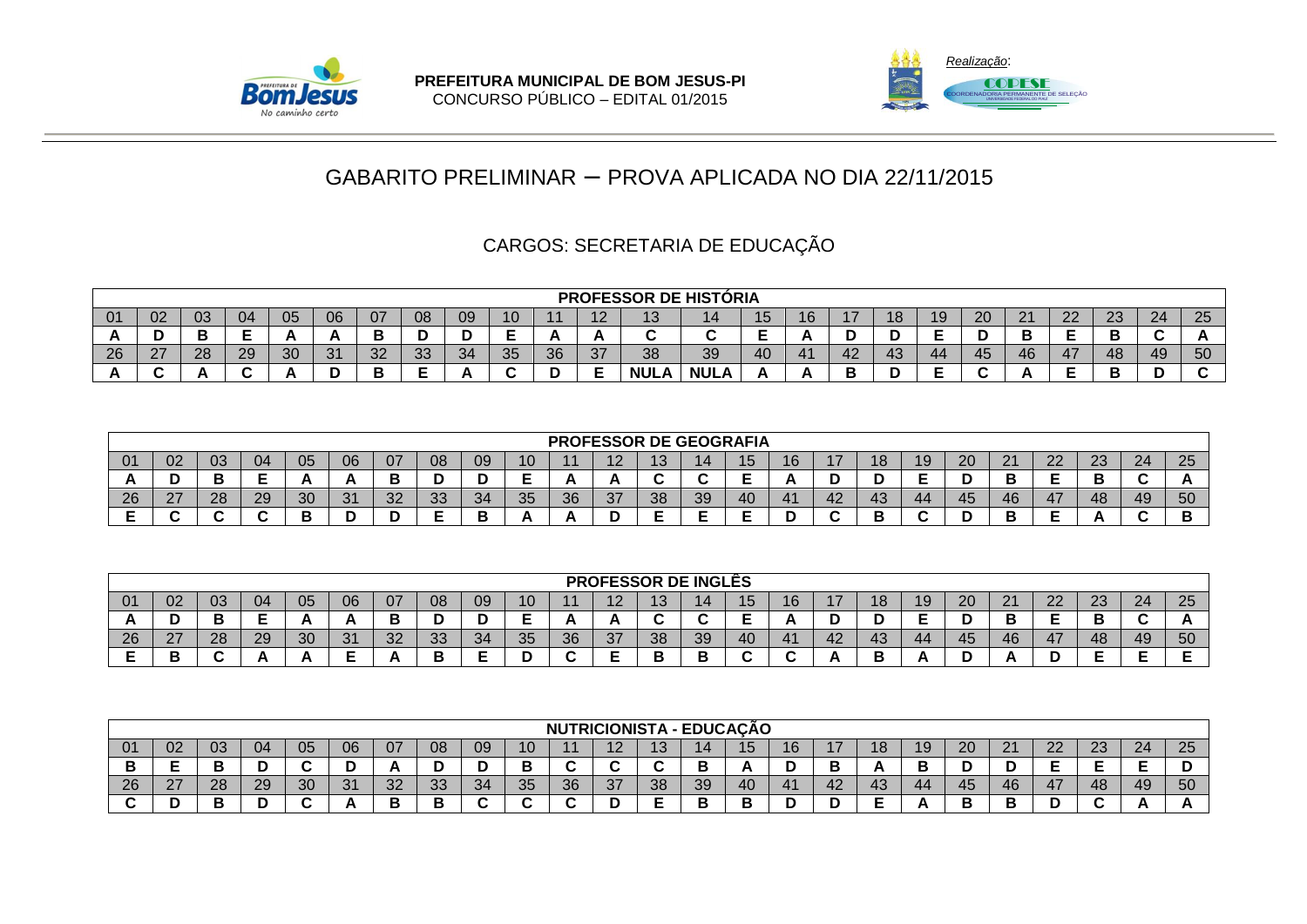



|                |    |          |    |    |    |    |           |    |    |    |                          |    | <b>MÉDICO CLÍNICO GERAL - ESF</b> |    |             |    |    |    |    |                |              |    |    |
|----------------|----|----------|----|----|----|----|-----------|----|----|----|--------------------------|----|-----------------------------------|----|-------------|----|----|----|----|----------------|--------------|----|----|
| 0 <sup>1</sup> | 02 | 03       | 04 | 05 | 06 | 07 | 08        | 09 | 10 |    |                          | ∪ו |                                   | ∪ו | 16          | 18 | 19 | 20 |    | $\Omega$<br>∠∠ | $\sim$<br>ΖU | 24 | 25 |
|                | -  |          |    |    |    |    |           |    |    |    | $\overline{\phantom{a}}$ |    | ~<br>∼                            |    | $\sim$<br>ີ |    |    | -  |    |                |              |    |    |
| റല<br>20       | 27 | ററ<br>∠o | 29 | ?∩ | 21 | າດ | っっ<br>نان | 34 | 35 | 36 | 37                       | 38 | 39                                | 40 | 4.          | 43 | 44 | 45 | 46 | 47             | 48           | 49 | 50 |
|                |    |          |    |    |    |    |           |    |    |    | Р                        |    |                                   |    |             |    |    |    |    |                |              | r  |    |

|          |                  |    |    |    |    |                |                |              |        |        |                          |                          | <b>MÉDICO PSIQUIATRA</b> |    |        |                 |    |    |                  |                |          |    |              |
|----------|------------------|----|----|----|----|----------------|----------------|--------------|--------|--------|--------------------------|--------------------------|--------------------------|----|--------|-----------------|----|----|------------------|----------------|----------|----|--------------|
|          | 02               | 03 | 04 | 05 | 06 | 07             | 08             | 09           | 10     |        | 1 C                      | $\overline{\phantom{a}}$ | 14                       |    |        | 18 <sup>°</sup> | 19 | 20 | ີ<br><u>_</u>    | ົ<br><u>__</u> | ററ<br>دے | 24 | $\cap$<br>دے |
|          | -                |    |    |    |    |                |                |              | Е<br>- | Е      | $\overline{\phantom{a}}$ |                          |                          |    |        |                 |    |    |                  |                |          |    |              |
| nr<br>∠o | $\sim$<br>$\sim$ | 28 | 29 | 30 | 31 | $\Omega$<br>ےت | $\Omega$<br>◡◡ | $\sim$<br>34 | 35     | 36     | $\sim$<br>31             | $\Omega$<br>ပပ           | 39                       | 41 | $\sim$ | TV              | 44 | 45 | $\sqrt{ }$<br>46 |                | 48       | 49 | 50           |
|          | -                |    |    |    |    |                |                |              | -      | -<br>- |                          |                          |                          | -  |        | Ð               |    |    | -                | -<br>н         |          | -  |              |

|    |                 |    |    |    |        |    |         |          |    |    | <b>MEDICO</b> |    | <b>\ VETERINÁRIO</b> |     |    |        |        |     |    |                    |    |          |    |    |
|----|-----------------|----|----|----|--------|----|---------|----------|----|----|---------------|----|----------------------|-----|----|--------|--------|-----|----|--------------------|----|----------|----|----|
| 01 | 02 <sub>o</sub> | 03 | 04 | 05 | 06     | 07 | 08      | 09       | 10 |    | 1 O<br>. .    | 40 |                      |     | 16 |        | 18     | 19. | 20 | $\sim$<br><u>_</u> | 22 | ററ<br>دے | 24 | 25 |
| P  | -               |    |    |    | -<br>ש |    | -       |          |    |    |               |    |                      |     |    | $\sim$ |        |     | -  |                    |    |          |    |    |
| 26 | 27<br>$\sim$    | 28 | 29 | 30 | 31     | 32 | າາ<br>ು | 21<br>◡∸ | 35 | 36 | 37            | 38 | 39                   | -40 | 41 | 42     | 43     | 44  | 45 | 46                 | 47 | 48       | 49 | 50 |
|    |                 |    |    |    | . .    |    | -       |          |    | ▃  |               |    |                      |     | -  |        | $\sim$ |     | −  |                    |    |          |    |    |

|            |               |    |      |    |               |                |         |    |                          |          |        | <b>ENFERMEIRO</b> |           |     |           |        |     |    |    |                  |         |           |    |                          |
|------------|---------------|----|------|----|---------------|----------------|---------|----|--------------------------|----------|--------|-------------------|-----------|-----|-----------|--------|-----|----|----|------------------|---------|-----------|----|--------------------------|
| -01        | 02            | 03 | 04   | 05 | 06            | 07             | 08      | 09 | ιU                       |          | . .    | c                 |           |     |           | . .    | 18  | 19 | 20 | $\sim$<br>$\sim$ | ററ<br>L | ററ<br>ں ے | 24 | つに<br>w                  |
|            |               |    |      |    | ــ            | <b>n</b>       |         |    | -                        |          |        |                   | -         |     |           | $\sim$ | י   |    |    |                  | -       |           | -  | $\overline{\phantom{a}}$ |
| 26         | $\sim$<br>L I | 28 | 29   | 30 | $\Omega$<br>ີ | $\Omega$<br>ےت | 22<br>◡ | 34 | つに<br><u>JJ</u>          | 36<br>◡◡ | $\sim$ | 38                | -20<br>∪ບ | 40  | 41<br>. . | 42     | -43 | 44 | 45 | 46               | 47      | 48        | 49 | 50                       |
| $\sqrt{ }$ | Ð<br>٠        |    | NUL. | D  |               | -              |         |    | $\overline{\phantom{a}}$ |          |        |                   |           | . . | Ð         | Ð<br>P |     |    | -  | $\sim$           |         |           |    |                          |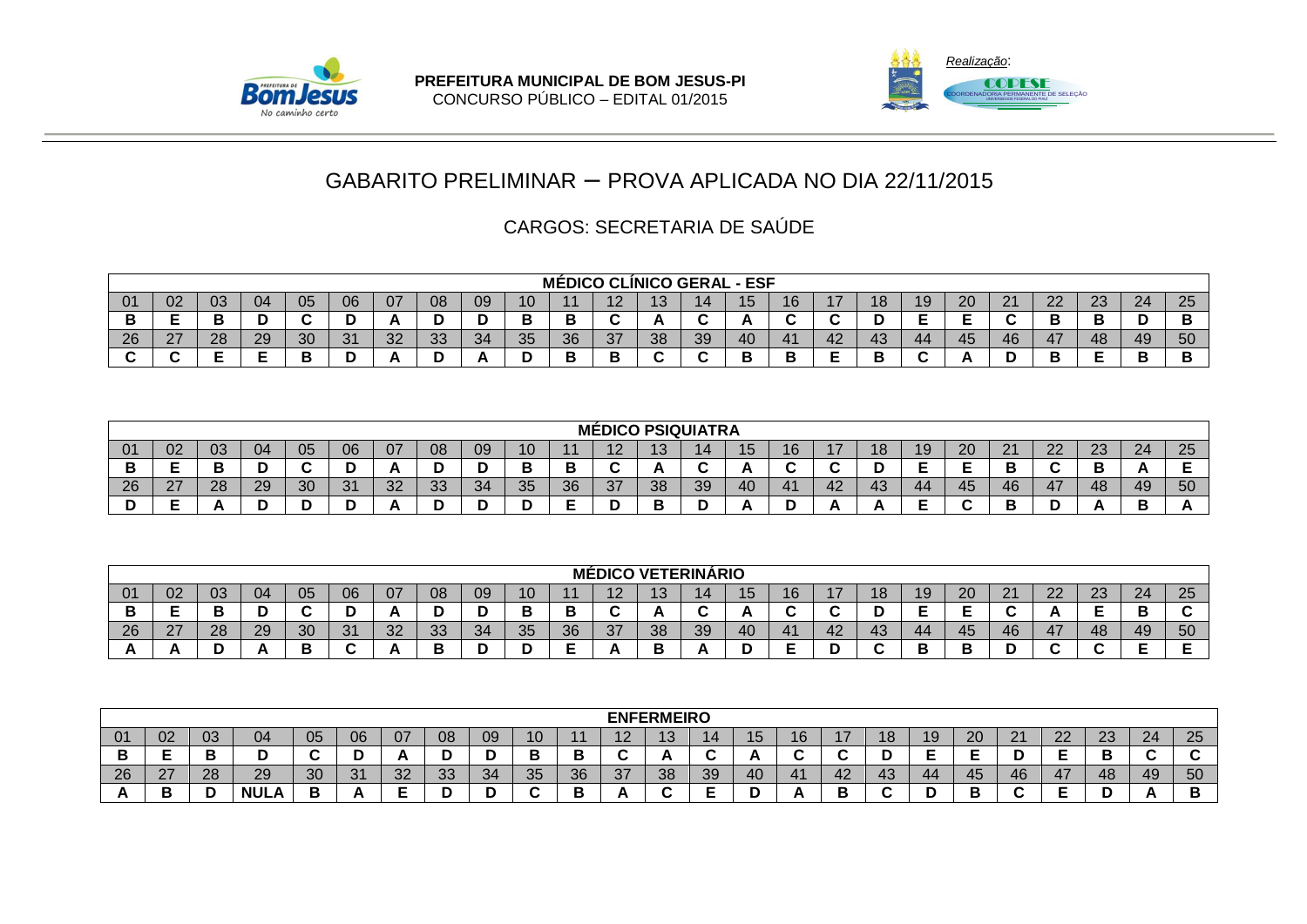



|     |                    |          |    |          |    |          |          |    |        |    | <b>FARMACÊUTICO</b> |            |    |    |        |    |    |    |    |    |    |          |    |        |
|-----|--------------------|----------|----|----------|----|----------|----------|----|--------|----|---------------------|------------|----|----|--------|----|----|----|----|----|----|----------|----|--------|
| -01 | 02                 | 03       | 04 | 05       | 06 | 07       | 08       | 09 | ιU     |    | - י<br>. <u>.</u>   | 1 ິ<br>ں ו |    |    | 70.    |    | ΙO | 19 | 20 | ິ  | ററ | ററ<br>دے | 24 | 25     |
|     | ▃                  |          |    |          |    |          |          |    | E<br>- |    | $\sim$              | . .        | ◠  |    |        |    | ◡  | -  |    |    |    |          |    | ◡      |
| 26  | $\sim$<br>$\angle$ | ററ<br>20 | 29 | 20<br>υc | 31 | າດ<br>ےں | วว<br>ບບ | 34 | 35     | 36 | $\sim$<br>31        | 38         | 39 | 40 | $-41$  | 42 | 43 | 44 | 45 | 46 | 47 | 48       | 49 | 50     |
|     |                    |          |    |          |    |          |          |    |        |    |                     |            |    | -  | -<br>- | ., | -  |    |    |    |    |          |    | Ð<br>Е |

|                 |    |    |    |          |           |    |    |    |          |    | <b>FISIOTERAPEUTA</b> |    |    |    |        |    |     |     |    |      |                 |           |    |          |
|-----------------|----|----|----|----------|-----------|----|----|----|----------|----|-----------------------|----|----|----|--------|----|-----|-----|----|------|-----------------|-----------|----|----------|
| $\overline{01}$ | 02 | 03 | 04 | 05       | 06        | 07 | 08 | 09 | 10       |    | --<br>. .             | ~  |    | ∪ו | 16     |    | I O | 1 0 | 20 | ິດ 4 | າາ<br><u>__</u> | nn.<br>∠J | 24 | つに<br>∠∪ |
|                 | -  | -  | ◡  |          | ш         |    |    |    |          |    |                       |    |    |    | ~      |    |     |     | -  |      |                 |           | -  |          |
| -26             | ົ  | 28 | 29 | ററ<br>υc | - 24<br>ີ | nr | 33 | 34 | つに<br>⊽⊽ | 36 | 37                    | 38 | 39 | 40 | 41     | 42 | 43  | 44  | 45 | 46   | 47              | 48        | 49 | 50       |
|                 |    |    |    |          |           | ـ  |    |    |          |    |                       |    | -  |    | $\sim$ |    |     |     |    |      |                 |           |    |          |

|    |                 |    |    |    |    |     |    |    | <b>ODONTÓLOGO ESPECIALISTA – CIRURGIA</b> |    |    |    |    |    |    |     |    |    |        |    |          |           |    |    |
|----|-----------------|----|----|----|----|-----|----|----|-------------------------------------------|----|----|----|----|----|----|-----|----|----|--------|----|----------|-----------|----|----|
| 01 | 02 <sub>o</sub> | 03 | 04 | 05 | 06 | 07  | 08 | 09 | 10                                        |    | 10 | ı  | 14 |    | 16 |     | 18 | 19 | 20     | 21 | ົດ<br>22 | ົດລ<br>دے | 24 | 25 |
| P  | -               |    |    |    | ՝  |     |    |    | ــ                                        |    |    |    |    |    |    |     |    |    |        |    | _<br>–   |           |    |    |
| 26 | 27<br>$\sim$    | 28 | 29 | 30 | 31 | -32 | 33 | 34 | 35                                        | 36 | 37 | 38 | 39 | 40 | 41 | -42 | 43 | 44 | 45     | 46 | 47       | 48        | 49 | 50 |
|    | -               |    |    |    |    | ∼   | -  |    |                                           |    | -  |    |    |    |    |     |    |    | E<br>▃ |    | -<br>ш   |           |    |    |

|     |                  |    |    |    |    |                |    |    |          |    |           |                   | <b>ODONTÓLOGO ESPECIALISTA - PERIODONTIA</b> |     |   |    |     |     |    |    |    |          |      |             |
|-----|------------------|----|----|----|----|----------------|----|----|----------|----|-----------|-------------------|----------------------------------------------|-----|---|----|-----|-----|----|----|----|----------|------|-------------|
| -01 | 02               | 03 | 04 | 05 | 06 | 07             | 08 | 09 | טו       |    |           | $\sqrt{2}$<br>ּשו | 1 Л                                          | ט ו |   |    | ı o |     | 20 | 21 | n  | ററ<br>∠⊃ | ົາ 1 | 25          |
| P   | -                |    |    |    | ՝  |                |    |    |          |    |           |                   |                                              |     |   | ∼  |     |     |    |    |    |          |      |             |
| 26  | $\sim$<br>$\sim$ | 28 | 29 | 30 | 21 | $\Omega$<br>∠د | 33 | 34 | 25<br>ບ∪ | 36 | ົດ<br>، ب | 38                | $30^{\circ}$<br>∪ບ                           | -40 |   | 42 | 43  | -44 | 45 | 46 | 47 | 48       | 49   | 50          |
|     |                  |    |    |    |    |                |    |    |          | -  |           |                   |                                              |     | − |    |     |     |    |    |    |          |      | <b>NULA</b> |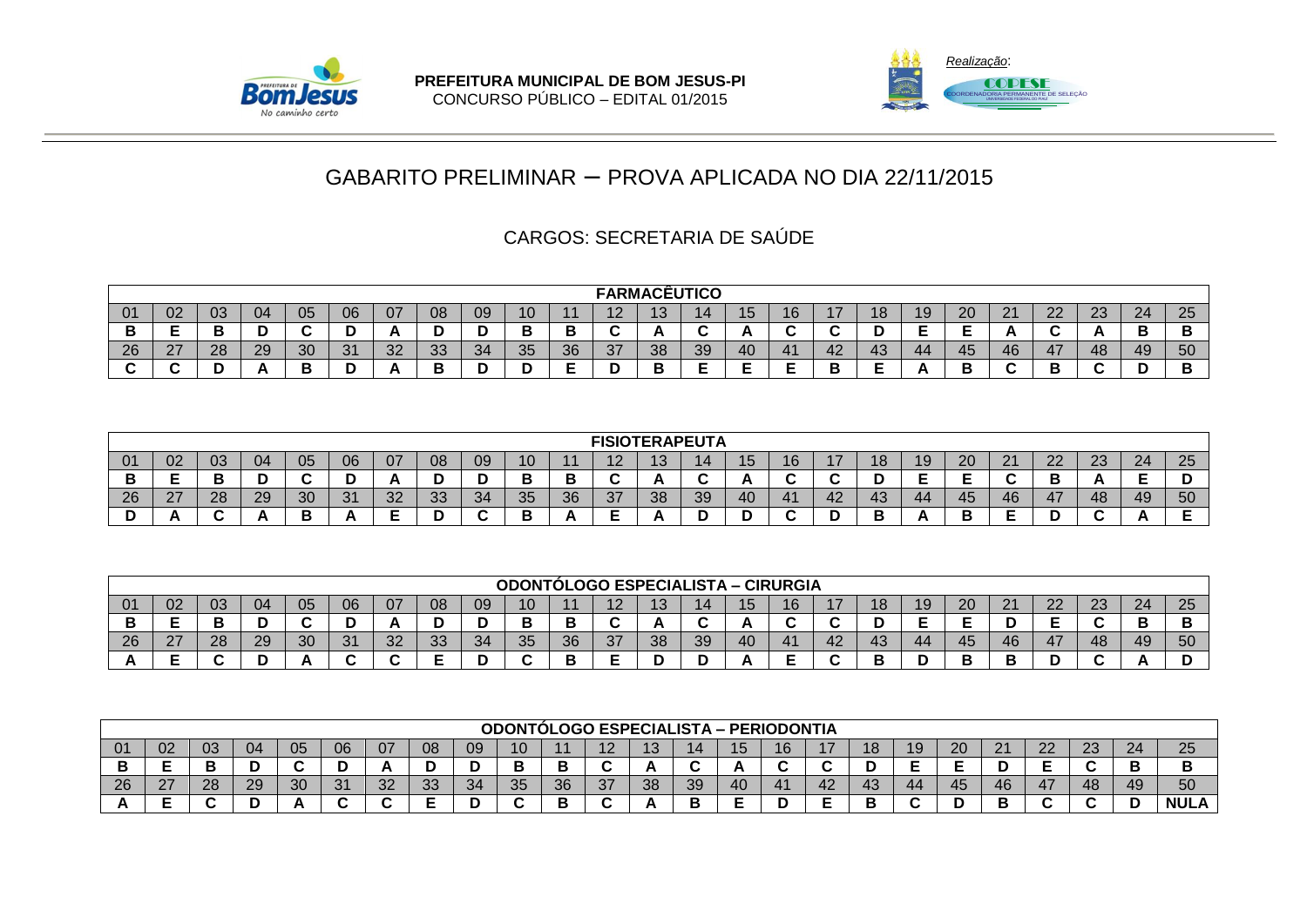



|     |                                                                                                                                                     |    |        |    |          |    |    |    |    | <b>ODONTÓLOGO ESPECIALISTA - ENDODONTIA</b> |    |    |    |    |    |     |    |    |    |    |    |    |    |
|-----|-----------------------------------------------------------------------------------------------------------------------------------------------------|----|--------|----|----------|----|----|----|----|---------------------------------------------|----|----|----|----|----|-----|----|----|----|----|----|----|----|
| -01 | 20<br>06<br>າາ<br>24<br>02<br>05<br>08<br>04<br>າາ<br>03<br>07<br>09<br>n.<br>10<br>10<br>16<br>19<br>40<br>4 O<br>l O<br>∠∠<br>دے<br><u>L</u><br>ı |    |        |    |          |    |    |    |    |                                             |    |    |    |    |    | 25  |    |    |    |    |    |    |    |
|     |                                                                                                                                                     |    | -<br>м |    |          |    | м  |    | ш  |                                             |    |    |    |    |    |     | ັ  |    | -  |    |    | ш  |    |
| -26 | ົ<br><u>.</u>                                                                                                                                       | 28 | 29     | 30 | -21<br>ັ | ററ | 33 | 34 | 35 | 36                                          | 37 | 38 | 39 | 40 | 41 | -42 | 43 | 44 | 45 | 46 | 47 | 49 | 50 |
|     |                                                                                                                                                     |    | -<br>υ |    | -        |    | _  |    |    |                                             | -  |    |    |    |    |     |    |    |    |    |    |    |    |

|    |              |    |    |    |            |    |    | <b>ODONTOLOGO</b> |                 |    | <b>ESPECIALISTA – PROTESE DENTARIA</b> |                |    |    |        |    |    |    |    |              |    |          |    |    |
|----|--------------|----|----|----|------------|----|----|-------------------|-----------------|----|----------------------------------------|----------------|----|----|--------|----|----|----|----|--------------|----|----------|----|----|
| 01 | 02           | 03 | 04 | 05 | 06         | 07 | 08 | 09                | 10 <sup>°</sup> |    |                                        | $\overline{A}$ |    | ∪ו | 16     |    | 18 |    | 20 | $\mathbf{A}$ | 22 | ററ<br>دے | 24 | 25 |
|    |              |    | ՝  |    | ◡          |    | ш  |                   | о               |    |                                        |                |    |    | -<br>ີ |    | н  | -  | -  |              | -  |          |    |    |
| 26 | דר<br>$\sim$ | 28 | 29 | 30 | -21<br>ا ب | 32 | 33 | 34                | 35              | 36 | 37                                     | 38             | 39 | 40 | 41     | 42 | 43 | 44 | 45 | 46           | 47 | 48       | 49 | 50 |
|    |              |    | м  |    | . .        |    | -  |                   |                 |    |                                        |                |    |    |        |    |    |    | B  |              |    |          |    |    |

|    |                    |    |    |    |    |    |    |    |    |    | <b>ODONTOLOGO ESPECIALISTA – NECESSIDADES ESPECIAIS</b> |           |    |    |    |     |    |    |    |         |          |         |    |    |
|----|--------------------|----|----|----|----|----|----|----|----|----|---------------------------------------------------------|-----------|----|----|----|-----|----|----|----|---------|----------|---------|----|----|
| 01 | 02                 | 03 | 04 | 05 | 06 | 07 | 08 | 09 | 10 |    | $\sqrt{2}$                                              | 1 C<br>טו |    |    | 16 |     | 18 | ıэ | 20 | C.<br>∠ | ററ<br>∠∠ | ົ<br>دے | 24 | 25 |
|    |                    |    |    |    | ש  |    |    |    | e  |    |                                                         |           |    |    |    |     |    |    | -  |         |          |         |    |    |
| 26 | $\sim$<br><u>_</u> | 28 | 29 | 30 | 31 | 32 | 33 | 34 | 35 | 36 | 37                                                      | 38        | 39 | 40 | 41 | -42 | 43 | 44 | 45 | 46      | 47       | 48      | 49 | 50 |
|    |                    |    |    |    |    |    |    |    |    |    |                                                         |           |    |    |    |     |    |    |    |         |          |         |    |    |

|    |                  |    |        |     |    |          |         |    |          |          | <b>NUTRICIONISTA-8</b> |    |                          | <b>SAUDE</b> |    |    |     |    |    |      |                 |                |    |                 |
|----|------------------|----|--------|-----|----|----------|---------|----|----------|----------|------------------------|----|--------------------------|--------------|----|----|-----|----|----|------|-----------------|----------------|----|-----------------|
| 01 | 02               | 03 | 04     | -05 | 06 | 07       | 08      | 09 | 10       |          | . .                    |    |                          | ں ו          | 16 |    | IO. | 19 | 20 | ິດ 4 | ົດ<br><u>__</u> | $\Omega$<br>∠J | 24 | $\Omega$<br>ں ے |
|    |                  |    | -<br>ັ |     |    |          |         |    |          |          |                        |    | $\overline{\phantom{a}}$ |              | ~  |    | -   | -  |    |      |                 |                |    |                 |
| 26 | $\sim$<br>$\sim$ | 28 | 29     | 30  | 31 | ററ<br>ےت | ററ<br>ು | 34 | つに<br>⊽⊽ | วค<br>ບບ | 37                     | 38 | 39                       | <b>40</b>    | 4. | 42 | 43  | 44 | 45 | 46   | 47<br>. .       | 48             | 49 | 50              |
|    |                  |    | -<br>- |     |    | ╌        |         |    |          |          |                        |    |                          |              |    |    | в   |    |    |      |                 |                |    |                 |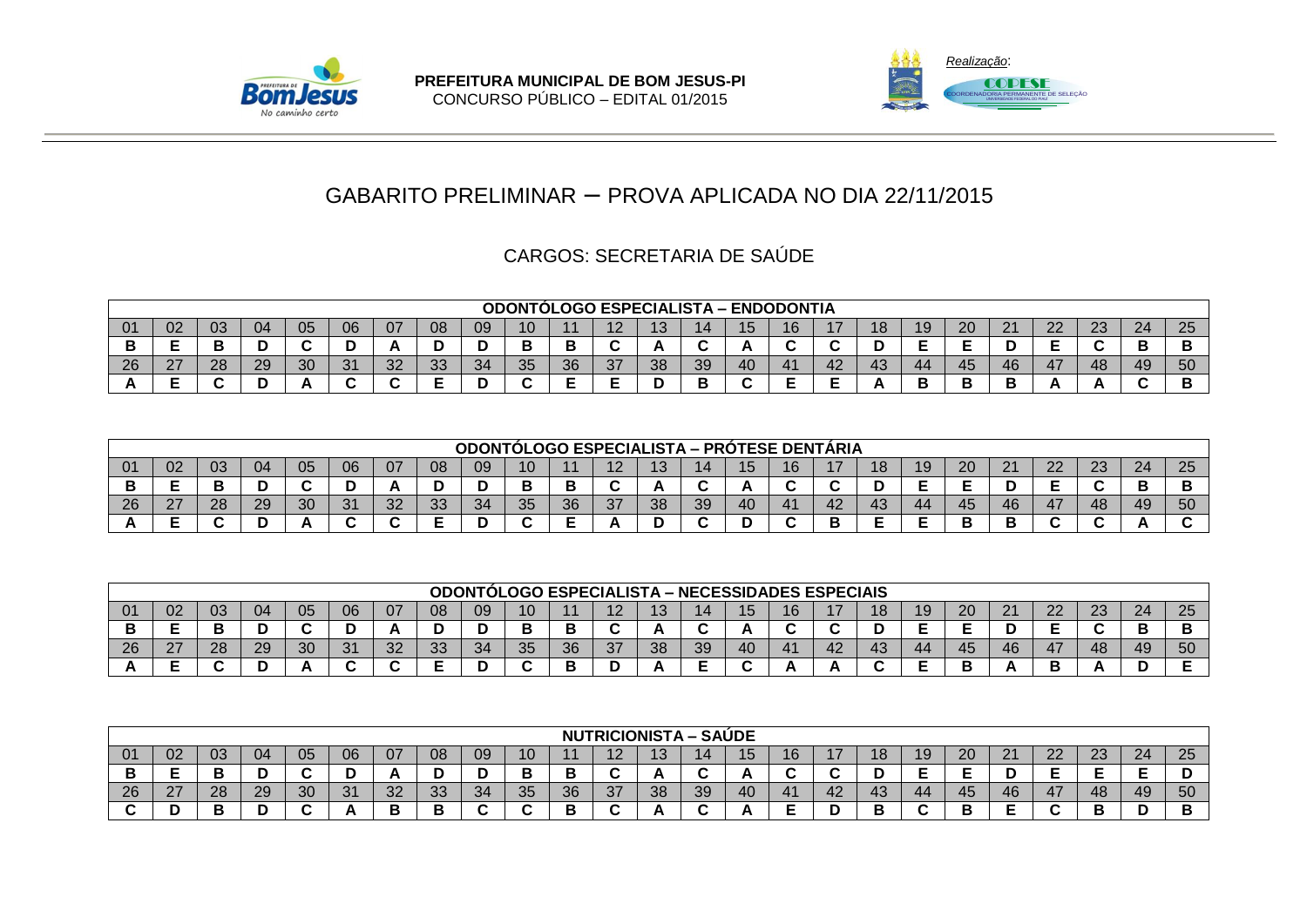



|           |                        |    |        |    |    |    |          |          |          |          | <b>AGENTE COMUNITÁRIO DE SAÚDE</b> |    |    |     |           |    |                               |    |    |    |                |              |    |    |
|-----------|------------------------|----|--------|----|----|----|----------|----------|----------|----------|------------------------------------|----|----|-----|-----------|----|-------------------------------|----|----|----|----------------|--------------|----|----|
|           | 02                     | 03 | 04     | 05 | 06 | 07 | 08       | 09       | 10       |          | $\sqrt{2}$<br>ı                    |    |    | ט ו | 1 C<br>10 |    | 18                            | 19 | 20 | ົ  | $\Omega$<br>∠∠ | $\sim$<br>دے | 24 | 25 |
|           | в<br>D                 |    | $\sim$ |    |    |    |          |          |          |          |                                    |    |    |     | -         |    | ~<br>$\overline{\phantom{a}}$ |    | -  |    | -              |              |    |    |
| nr<br>-40 | ົ<br>$\mathcal{L}_{1}$ | 28 | 29     | 30 | 31 | 32 | າາ<br>ບບ | $\Omega$ | 25<br>ບ∪ | วค<br>ບບ | 37                                 | 38 | 39 | 40  | 41        | 42 | 43                            | 44 | 45 | 46 | 47             | 48           | 49 | 50 |
|           | D<br>Р                 |    |        |    |    |    |          |          |          |          |                                    |    |    |     |           |    |                               |    |    |    |                |              |    |    |

|     |                     |        |    |          |           |          |    |    |    |    | <b>AGENTE DE ENDEMIAS</b> |    |     |    |        |    |    |    |    |    |    |          |    |    |
|-----|---------------------|--------|----|----------|-----------|----------|----|----|----|----|---------------------------|----|-----|----|--------|----|----|----|----|----|----|----------|----|----|
| -01 | 02                  | 03     | 04 | -05      | 06        | 07       | 08 | 09 | 10 |    | $\sqrt{2}$<br>. .         |    |     | ∪ו | 16     |    | 18 |    | 20 | 21 | 22 | ററ<br>دے | 24 | 25 |
|     |                     | −<br>Е | ∼  |          | n.        |          |    |    |    |    | ΓV.                       |    | . . | -  | -      |    |    |    | -  |    |    |          |    |    |
| 26  | דר<br>$\mathcal{L}$ | 28     | 29 | ാറ<br>ບບ | 24<br>ا ب | nr<br>ےں | 33 | 34 | 35 | 36 | 37                        | 38 | 39  | 40 | 41     | 42 | 43 | 44 | 45 | 46 | 47 | 48       | 49 | 50 |
|     |                     | . .    | ∼  |          | -         |          |    | -  |    |    |                           |    |     |    | -<br>- |    |    |    |    |    |    |          |    | ш  |

|    |                |    |    |    |                               |    |                          |     |    |    | <b>TÉCNICO EM ENFERMAGEM</b> |          |    |    |    |    |     |    |    |                |          |          |    |         |
|----|----------------|----|----|----|-------------------------------|----|--------------------------|-----|----|----|------------------------------|----------|----|----|----|----|-----|----|----|----------------|----------|----------|----|---------|
| 01 | 02             | 03 | 04 | 05 | 06                            | 07 | 08                       | 09  | 10 |    | 1 Q                          | 10<br>יי |    | ГJ | 16 |    | ΙO  | E  | 20 | C.<br><u>L</u> | ົດ<br>∠∠ | າາ<br>دے | 24 | 25      |
|    |                |    |    |    | -<br>ш                        | ∼  |                          |     | -  |    |                              |          |    |    |    |    | -   |    | ∼  |                |          |          | n. | D<br>ــ |
| 26 | ን7<br><u>_</u> | 28 | 29 | 30 | 31                            | 32 | ົາລ<br>ು                 | -34 | 35 | 36 | 37                           | 38       | 39 | 40 | 41 | 42 | -43 | 44 | 45 | 46             | 47       | 48       | 49 | 50      |
|    |                |    |    |    | $\overline{\phantom{a}}$<br>D | ∼  | $\overline{\phantom{a}}$ | -   | -  |    | ٠                            |          |    |    |    |    |     |    |    |                |          |          |    |         |

|     |    |    |    |    |        |          |    |    |                 |    | TÉCNICO EM VIGILÂNCIA SANITÁRIA |    |    |     |    |              |    |    |    |    |                |           |    |    |
|-----|----|----|----|----|--------|----------|----|----|-----------------|----|---------------------------------|----|----|-----|----|--------------|----|----|----|----|----------------|-----------|----|----|
| -01 | 02 | 03 | 04 | 05 | 06     | 07       | 08 | 09 | 10 <sub>1</sub> |    | -1.2                            |    |    | ט ו | 16 | $\mathbf{I}$ | 18 | 19 | 20 | 21 | $\Omega$<br>22 | റാ<br>ں ے | 24 | 25 |
|     |    | -  | н  |    |        |          | Р  |    | -               |    |                                 |    |    |     | P  |              |    |    |    |    |                |           | ~  |    |
| 26  | 27 | 28 | 29 | 30 | 31     | ററ<br>ےت | 33 | 34 | 35              | 36 | 37                              | 38 | 39 | 40  | 41 | 42           | 43 | 44 | 45 | 46 | 47             | 48        | 49 | 50 |
|     |    |    |    |    | Ð<br>- |          | -  |    |                 |    |                                 |    |    |     |    |              |    |    |    |    |                |           |    |    |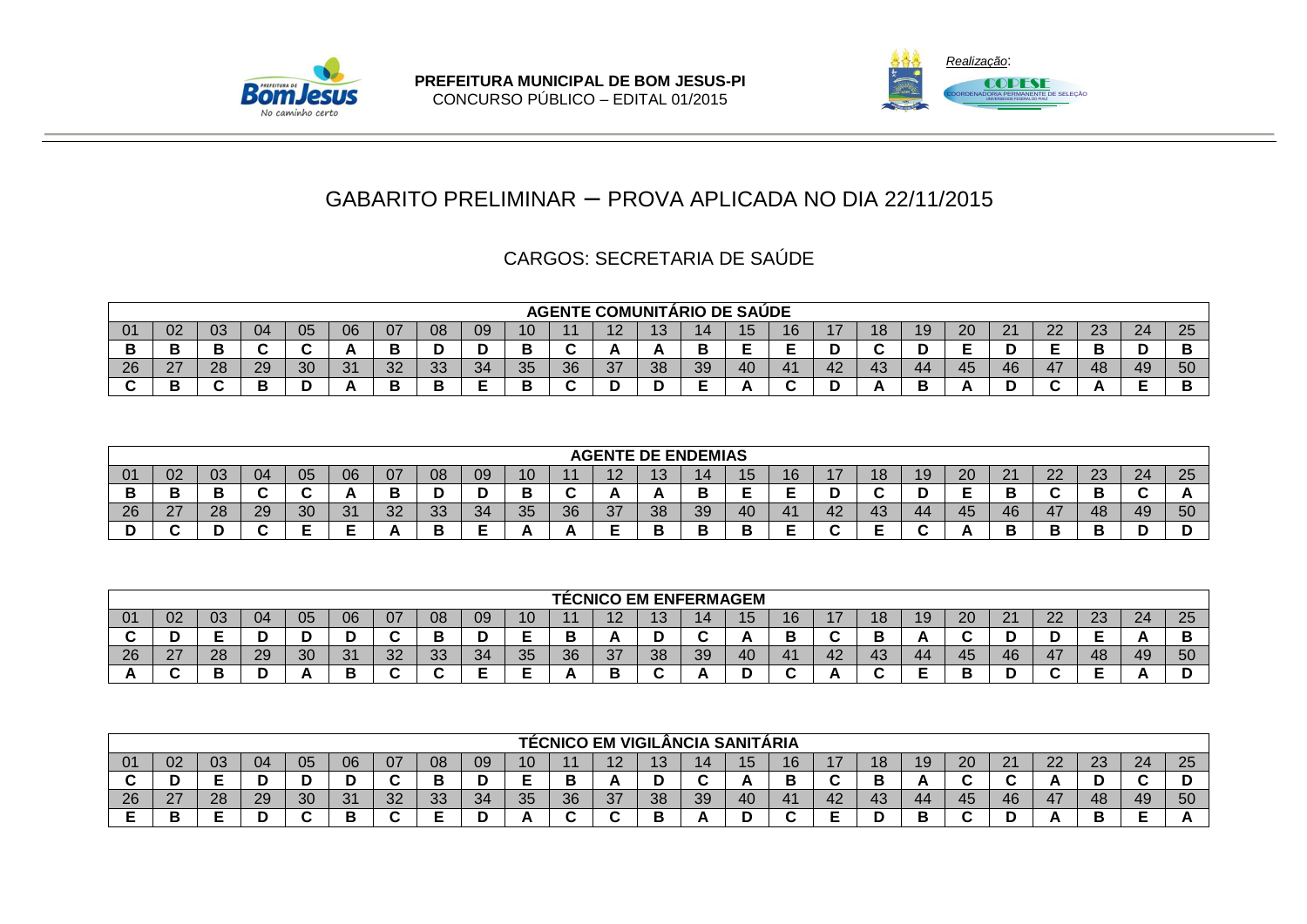



### CARGOS: SECRETARIA DE ADMINISTRAÇÃO

|     |             |          |    |    |                    |                |          |    |        |                      |                      |                          | <b>PROCURADOR MUNICIPAL</b> |    |       |        |           |                 |    |    |                 |          |    |    |
|-----|-------------|----------|----|----|--------------------|----------------|----------|----|--------|----------------------|----------------------|--------------------------|-----------------------------|----|-------|--------|-----------|-----------------|----|----|-----------------|----------|----|----|
| -01 | 02          | 03       | 04 | 05 | 06                 | 07             | 08       | 09 | 10     |                      | $\sqrt{ }$<br>$-$    |                          | 14                          |    |       |        | 1 O<br>ΙO | 19              | 20 | ິ  | ററ<br><u>__</u> | ົດ<br>دے | 24 | 25 |
|     |             |          |    |    |                    |                |          |    | Ð<br>P | $\ddot{\phantom{1}}$ | $\ddot{\phantom{1}}$ | $\overline{\phantom{a}}$ | Е                           |    | -     | Ð<br>Р | n         |                 |    |    |                 |          |    |    |
| 26  | $\sim$<br>- | റാ<br>∠o | 29 | 30 | $\mathbf{A}$<br>ິບ | $\Omega$<br>UZ | っっ<br>ບບ | 34 | 35     | 36                   | $\sim$<br>31         | 38                       | 39                          | 40 | $-41$ | 42     | 43        | $\Delta \Delta$ | 45 | 46 | 47              | 48       | 49 | 50 |
|     |             |          |    |    |                    |                |          |    | -<br>- |                      | -<br>▃               |                          |                             | -  |       |        | n         |                 |    |    |                 |          |    |    |

|    |                  |          |    |    |    |    |    |                |          |    |                          |    | <b>ANALISTA TÉCNICO</b> |    |                |    |    |                                 |    |                |           |    |    |
|----|------------------|----------|----|----|----|----|----|----------------|----------|----|--------------------------|----|-------------------------|----|----------------|----|----|---------------------------------|----|----------------|-----------|----|----|
|    | 02               | 03       | 04 | 05 | 06 | 07 | 08 | 09             | 10       |    | $\overline{\phantom{a}}$ |    |                         | ∪ו | 16             |    | 18 | 20                              | n, | $\Omega$<br>22 | ററ<br>ت ے | 24 | 25 |
|    |                  |          |    |    |    |    |    |                |          |    |                          |    | В                       |    |                |    | n  |                                 |    |                |           | Ð  |    |
| 26 | ^7<br><u>L I</u> | າ໑<br>∠o | 29 | 30 | 31 | 32 | 33 | $\Omega$<br>34 | 25<br>ບບ | 36 | 37                       | 38 | 39                      | 40 | $\overline{4}$ | 44 | 43 | 45                              | 46 | 47             | 48        | 49 | 50 |
|    | ີ                |          | ▫  |    |    |    |    |                |          |    |                          |    |                         |    |                |    |    | $\overline{\phantom{a}}$<br>. . |    |                |           |    |    |

|    |              |    |    |    |                               |    |           |    |        |    |     | <b>ARQUITETO</b> |    |    |    |    |     |    |        |                          |                |          |                 |     |
|----|--------------|----|----|----|-------------------------------|----|-----------|----|--------|----|-----|------------------|----|----|----|----|-----|----|--------|--------------------------|----------------|----------|-----------------|-----|
| 01 | 02           | 03 | 04 | 05 | 06                            | 07 | 08        | 09 | 10     |    | 1 Q | 40<br>טי         |    | ГJ | 16 |    | l O | E  | 20     | n,<br><u>L</u>           | າາ<br>∠∠       | າາ<br>دے | 24              | 25  |
|    |              |    |    |    | -<br>L                        |    |           |    | ╺<br>Р |    |     |                  |    |    |    |    |     | -  | -<br>∼ | $\sim$                   | Ð              |          | ΓN <sub>τ</sub> | . . |
| 26 | 27<br>$\sim$ | 28 | 29 | 30 | 31                            | 32 | ົາລ<br>აა | 34 | 35     | 36 | 37  | 38               | 39 | 40 | 41 | 44 | -43 | 44 | 45     | 46                       | 4 <sub>1</sub> | 48       | 49              | 50  |
|    | r.           |    |    |    | $\overline{\phantom{a}}$<br>D | ъ. |           |    | −<br>D |    | -   |                  |    |    |    |    |     |    | ~      | $\overline{\phantom{a}}$ | Ð              |          |                 |     |

|           |          |    |    |    |           |    |    |    |    |    | <b>ENGENHEIRO CIVIL</b>  |          |    |     |                |    |    |    |    |                 |                                 |           |    |        |
|-----------|----------|----|----|----|-----------|----|----|----|----|----|--------------------------|----------|----|-----|----------------|----|----|----|----|-----------------|---------------------------------|-----------|----|--------|
|           | 02       | 03 | 04 | 05 | 06        | 07 | 08 | 09 | 10 |    | ≀∠                       | 10<br>∪ו | 14 | 15. | 16             |    | ΙO | 19 | 20 | ດ 4<br><u>L</u> | ົດຕ<br>$\overline{\mathcal{L}}$ | מר<br>ں ے | 24 | 25     |
| ப         | -        |    |    |    |           |    |    |    |    |    | $\sim$<br>∼              | $\sim$   |    |     | -              |    |    |    |    |                 |                                 |           |    | -      |
| <b>26</b> | ົ<br>.cr | 28 | 29 | 30 | 21<br>ັບເ | ററ | 33 | 34 | 35 | 36 | 37                       | 38       | 39 | 40  | 4 <sub>1</sub> | 42 | 43 | 44 | 45 | 46              | 47                              | 48        | 49 | 50     |
|           | ╺<br>Р   |    |    |    |           |    |    |    |    |    | $\overline{\phantom{a}}$ |          |    |     |                |    |    |    |    |                 |                                 |           |    | -<br>ш |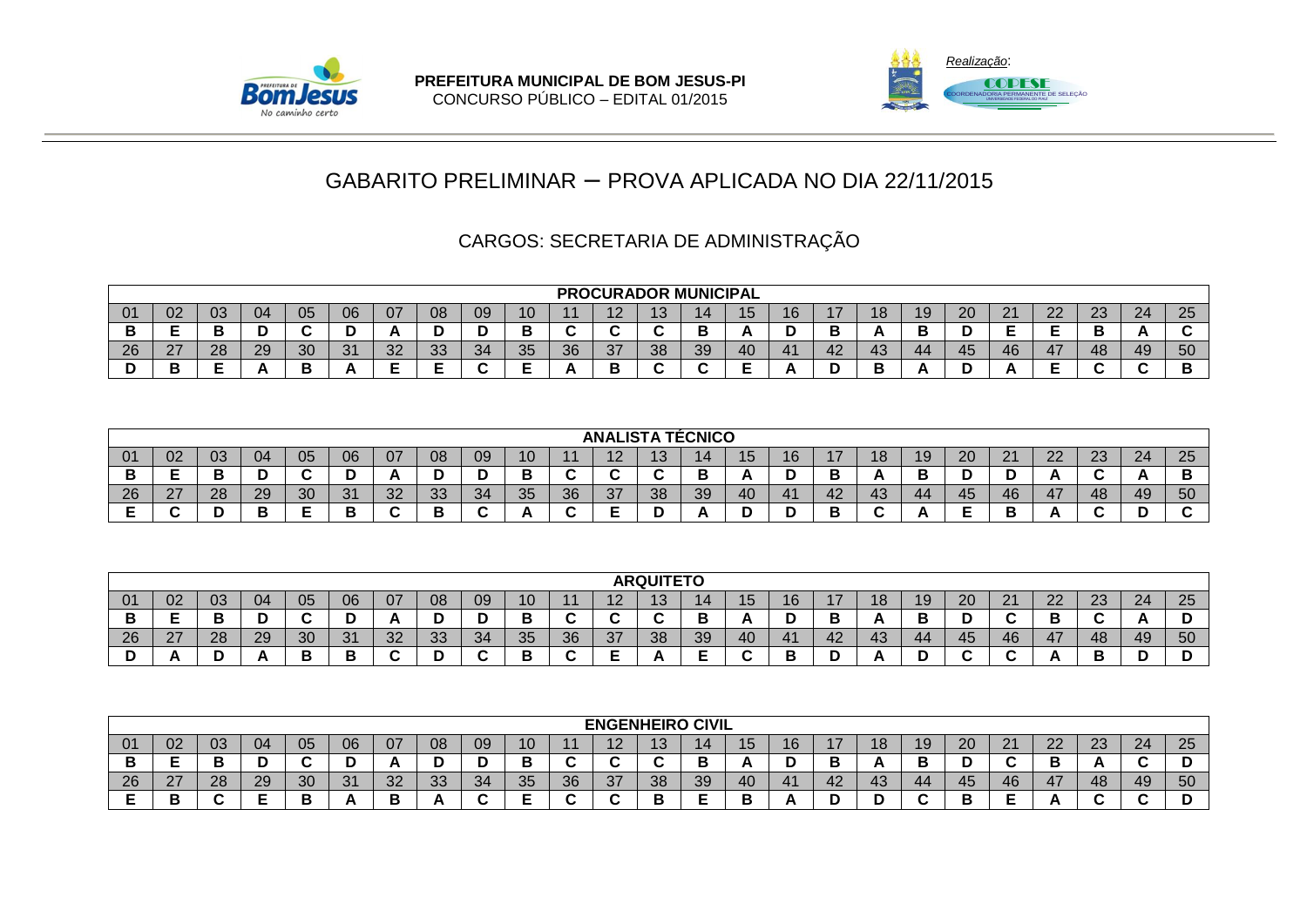



# CARGOS: SECRETARIA DE ADMINISTRAÇÃO

|    |        |    |    |    |    |                |    |                |          |          |               |    | <b>TÉCNICO EM EDIFICAÇÕES</b> |           |             |    |     |    |                      |    |    |          |    |    |
|----|--------|----|----|----|----|----------------|----|----------------|----------|----------|---------------|----|-------------------------------|-----------|-------------|----|-----|----|----------------------|----|----|----------|----|----|
| 01 | 02     | 03 | 04 | 05 | 06 | 07             | 08 | 09             | 10       |          | $\sqrt{ }$    | ı  |                               | ∪ו        | 16          |    | I O |    | 20                   | 21 | 22 | ററ<br>دے | 24 | 25 |
|    | -<br>υ |    |    |    |    |                |    |                |          |          |               | -  |                               |           |             |    |     |    | --                   |    |    |          |    |    |
| 26 | 27     | 28 | 29 | 30 | 31 | $\Omega$<br>ےت | 33 | $\Omega$<br>34 | 25<br>◡◡ | 36<br>◡◡ | $\sim$<br>ا ک | 38 | 39                            | <b>40</b> | $4^{\circ}$ | 42 | 43  | 44 | $\overline{ }$<br>45 | 46 | 47 | 48       | 49 | 50 |
|    | -      |    |    | L  |    |                |    |                |          |          |               | -  |                               |           |             |    |     |    |                      |    |    |          | -  |    |

|           |                  |          |    |    |    |    |    |     |          |    |             |                          | TÉCNICO EM AGROPECUARIA |    |    |     |             |    |     |                    |                |          |    |          |
|-----------|------------------|----------|----|----|----|----|----|-----|----------|----|-------------|--------------------------|-------------------------|----|----|-----|-------------|----|-----|--------------------|----------------|----------|----|----------|
|           | 02               | 03       | 04 | 05 | 06 | 07 | 08 | 09  | 10       |    |             | $\sqrt{2}$<br><u>. u</u> | 1 1                     | IV |    |     | 18          | 19 | 20  | $\Omega$<br>$\sim$ | $\Omega$<br>24 | റാ<br>د∠ | 24 | つに<br>دے |
|           |                  |          | -  |    |    |    | Р  |     |          |    |             | Ð                        |                         |    |    | -   |             |    |     |                    |                | -        | ◡  |          |
| 0C.<br>∠o | $\sim$<br>$\sim$ | റഠ<br>∠٥ | 29 | 30 | 31 | 32 | 33 | -34 | つに<br>◡◡ | 36 | $\sim$<br>ິ | 38                       | 30<br>∪ບ                | 40 | 41 | -42 | 43          | 44 | -45 | 46                 | 47             | 48       | 49 | 50       |
|           |                  |          |    |    |    |    |    |     |          |    |             |                          |                         |    |    |     | <b>NULA</b> | Р  |     |                    |                |          |    |          |

|     |             |              |        |    |    |                |    |    |        |    |             |        | <b>ASSISTENTE SOCIAL</b> |          |    |    |          |    |        |                    |          |          |                 |          |
|-----|-------------|--------------|--------|----|----|----------------|----|----|--------|----|-------------|--------|--------------------------|----------|----|----|----------|----|--------|--------------------|----------|----------|-----------------|----------|
|     | ୰∠          | $\sim$<br>◡◡ | 04     | 05 | 06 | 07             | 08 | 09 | 10     |    | . .         | $\sim$ |                          | --<br>∪ו | 16 |    | 1 O<br>U |    | 20     | $\sim$<br><u>_</u> | ററ<br>22 | റാ<br>∠∪ | 24              | つに<br>∠∪ |
| ◡   | --          |              |        |    |    |                |    | -  | Ð<br>P | ∼  | $\sim$<br>ີ |        | ◡                        |          |    |    | <u>r</u> |    | -<br>- | -                  |          | -        | ΓN <sub>τ</sub> |          |
| 26  | $\sim$<br>∠ | ററ<br>20     | 29     | 30 | 31 | $\Omega$<br>32 | 33 | 34 | 35     | 36 | 37          | 38     | 39                       | 40       | 41 | 42 | 43       | 44 | 45     | 46                 | 47       | 48       | 49              | 50       |
| . . |             |              | в<br>P | -  |    |                |    |    | n<br>υ | -  | г<br>P      | ш      |                          |          |    |    |          |    |        |                    |          |          |                 |          |

|                 |                  |        |    |          |           |     |           |    |          |    |    | <b>PSICÓLOGO</b> |    |    |                |    |     |    |                      |              |                   |           |    |    |
|-----------------|------------------|--------|----|----------|-----------|-----|-----------|----|----------|----|----|------------------|----|----|----------------|----|-----|----|----------------------|--------------|-------------------|-----------|----|----|
| $\overline{01}$ | 02               | -03    | 04 | 05       | 06        | 07  | 08        | 09 | 10       |    | -- |                  |    | ∪ו | 16             |    | 18  | 19 | 20                   | າ 1          | 22                | ററ<br>ت ے | 24 | 25 |
|                 | -                | г<br>- | ◡  |          | . .       |     |           |    |          |    |    |                  |    |    |                |    | . . |    | -<br>н               |              |                   |           |    | ັ  |
| -26             | $\sim$<br>$\sim$ | 28     | 29 | ാറ<br>ა∪ | - 24<br>ັ | ົດຕ | ົາລ<br>ഄഄ | 34 | 25<br>⊽⊽ | 36 | 37 | 38               | 39 | 40 | $\overline{a}$ | 42 | 43  |    | $\overline{ }$<br>45 | $46^{\circ}$ | $\Delta$ 7<br>. . | 48        | 49 | 50 |
|                 |                  | -      | н  |          | n         | . . |           |    |          |    |    |                  |    |    |                |    |     | −  |                      |              |                   |           |    |    |